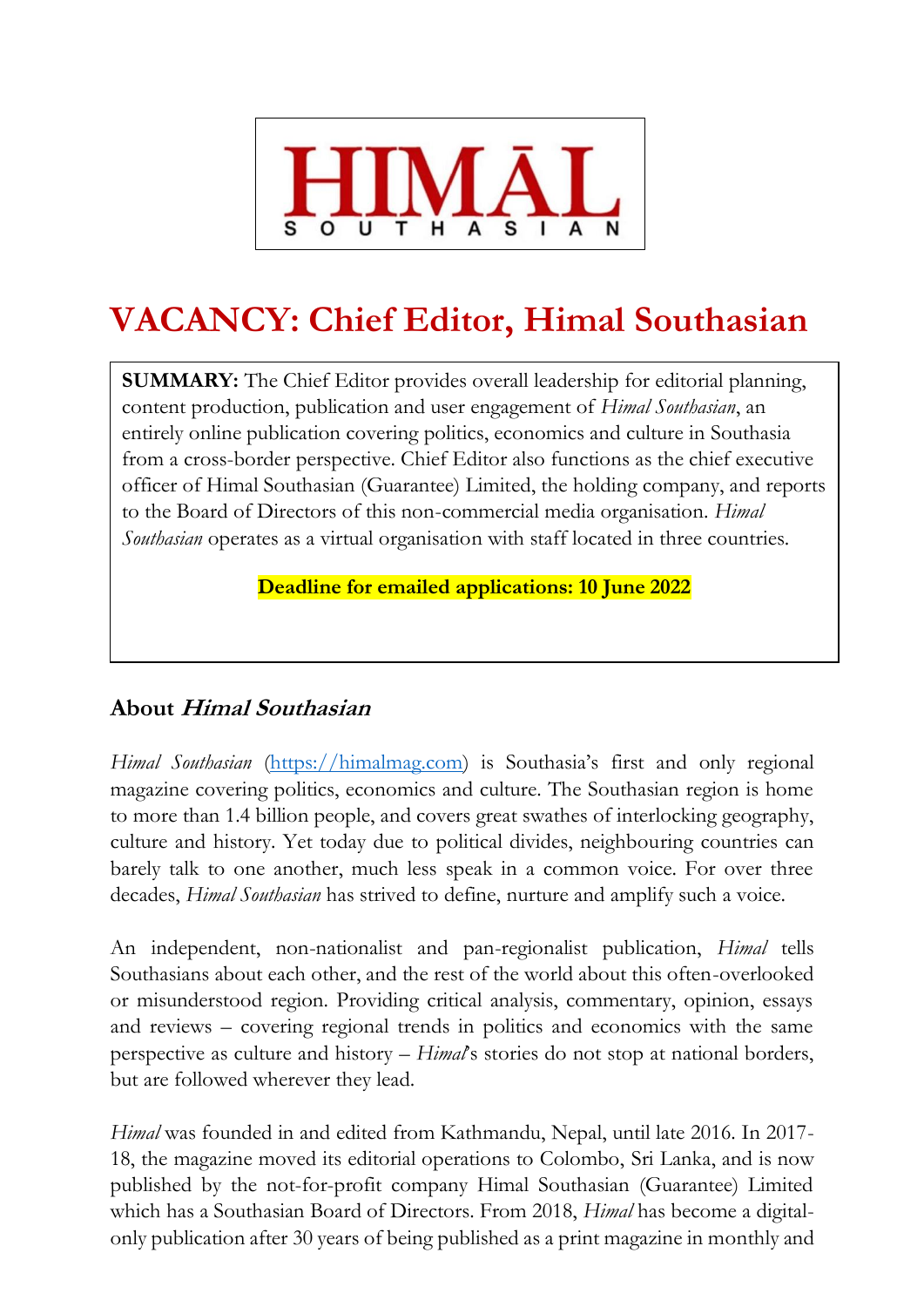later quarterly formats. The content is available online for free access (without paywalls) – including the entire archive.

Published in English, *Himal* is meant for a general audience which includes those living in Southasia, as well as the varied Southasian diasporas around the world and anyone else interested in Southasian affairs. It carries original content in a mix of long form essays, shorter analyses and photojournalism features (and increasingly, multimedia content through its social media accounts). It does not engage in news reporting but provides vital context for better understanding processes that shape news events. The content originates from a network of contributors spread across Southasia and beyond who are journalists, academics or activists familiar with ground realities to provide authentic analyses and opinions.

## **Chief Editor Position**

The position of Chief Editor falls vacant from August 2022, and the Board is searching for a suitable candidate for this full-time, senior journalistic position.

#### **The ideal candidate would be:**

- A Southasian national (i.e. Afghanistan, Bangladesh, Bhutan, India, Maldives, Myanmar, Nepal, Pakistan, Sri Lanka) who firmly believes in a shared Southasian identity;
- Have relevant academic and professional credentials in journalism (former media practitioners now in academia may also apply);
- A senior journalist who has covered politics, current affairs or international affairs for an English language publication in Southasia or elsewhere;
- A person with substantial experience in editorial planning and execution covering text, photography and multimedia content; and
- A person with above journalistic experience who also has experience in managing a small editorial team that works remotely from multiple locations across Southasia.

The following would be considered clear advantages:

- Journalistic experience beyond own country, and preferably elsewhere in Southasia
- Experience in content planning and production in a digital-first or digital-only media, including the commissioning of podcasts, short videos and infographics
- Familiarity with online audience engagement methodologies

#### **Duty station**

*Himal*'s editorial office is based in Colombo, Sri Lanka. As *Himal* operates a virtual office, the Chief Editor may be located anywhere within the Southasian time zones.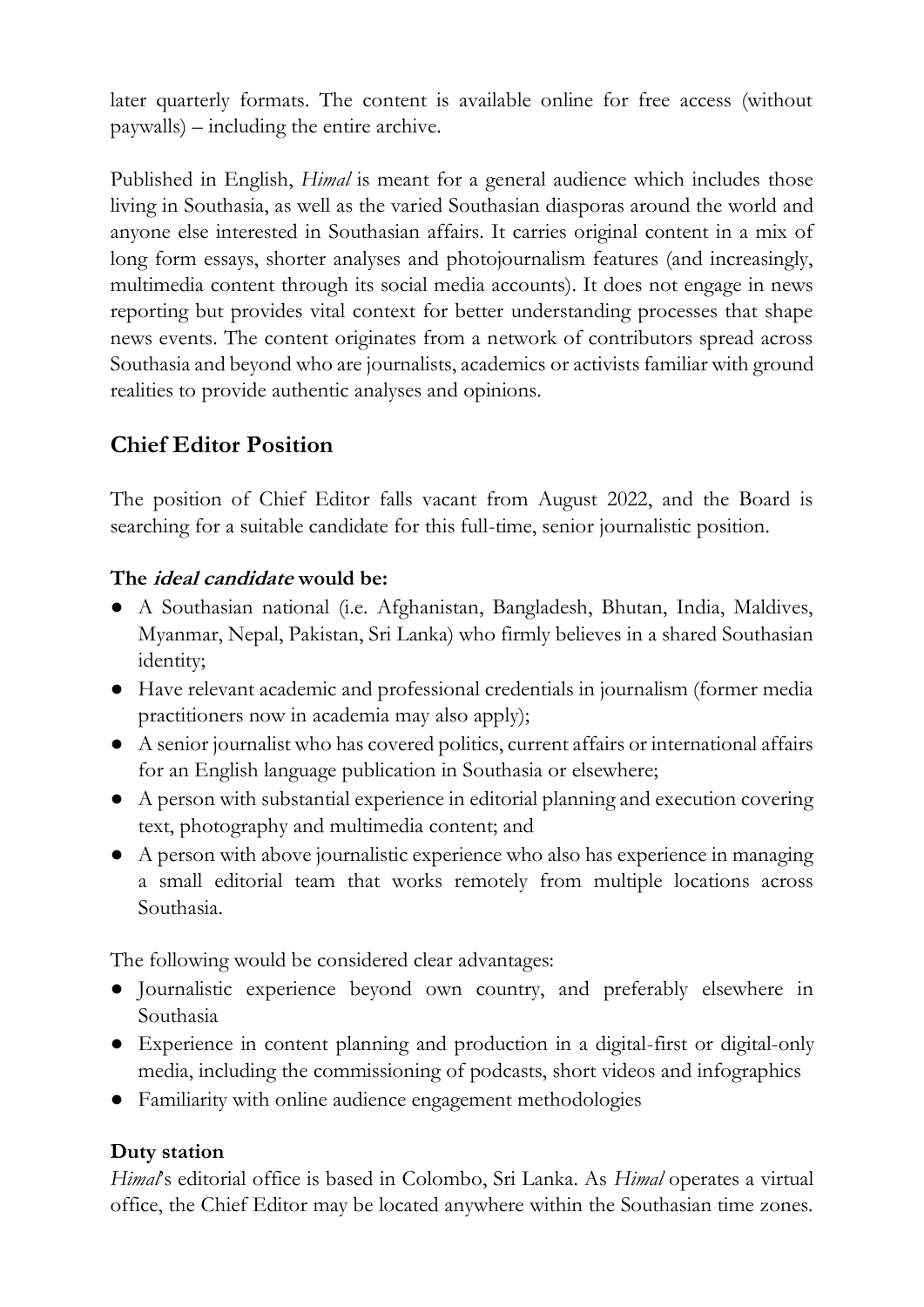The exact working arrangement will depend on the successful candidate's home city and circumstances.

# **SCOPE OF RESPONSIBILITIES:**

As the editorial and operational head of *Himal Southasian*, the Chief Editor will play a leadership role to achieve the vision, mission, goals and objectives of the company. S/he has the overall responsibility for the following areas (detailed below):

- A. Providing leadership and strategic direction for the company and its publication
- B. Responsibility for managing the editorial process for all text, images, multimedia and interactive features
- C. Accountability on all matters relating to the company operations and finances

## **SPECIFIC RESPONSIBILITIES**

#### **A. Providing leadership and strategic direction**

- Strategise the content of publication according to *Himal Southasian*'s style, editorial policy and publishing requirements;
- Ensure that *Himal Southasian* mitigates risks by complying with wellestablished journalistic standards, ethical codes of practice and legal guidelines;
- Supervise managers and staff in the development of operational, financial and human resource plans which are in line with the objectives of the company;
- Lead and staff while encouraging good performance and professional values; and
- Represent *Himal Southasian* at relevant outside meetings.

## **B. Responsibility for managing the editorial process of Himal Southasian content**

- Inviting or commissioning the submission of content (text, photography or multimedia), and editing those selected for publication;
- Hiring and working closely with freelance and contracted writers, photographers, videographers and graphic artists on story assignments, including preliminary research, assistance with sources, story angles and revisions;
- Ensuring editorial integrity of all content which includes adherence to media ethics and editorial standards, and respect for intellectual property rights;
- Oversight of editorial content for marketing, publicity and advertising;
- Oversight of creation of lively and engaging interactions on the website;
- Optimising the archives and exploring ways of making it more relevant and useful for readers to understand current issues in the context of recent history; and
- Overall management and leadership of the editorial team.